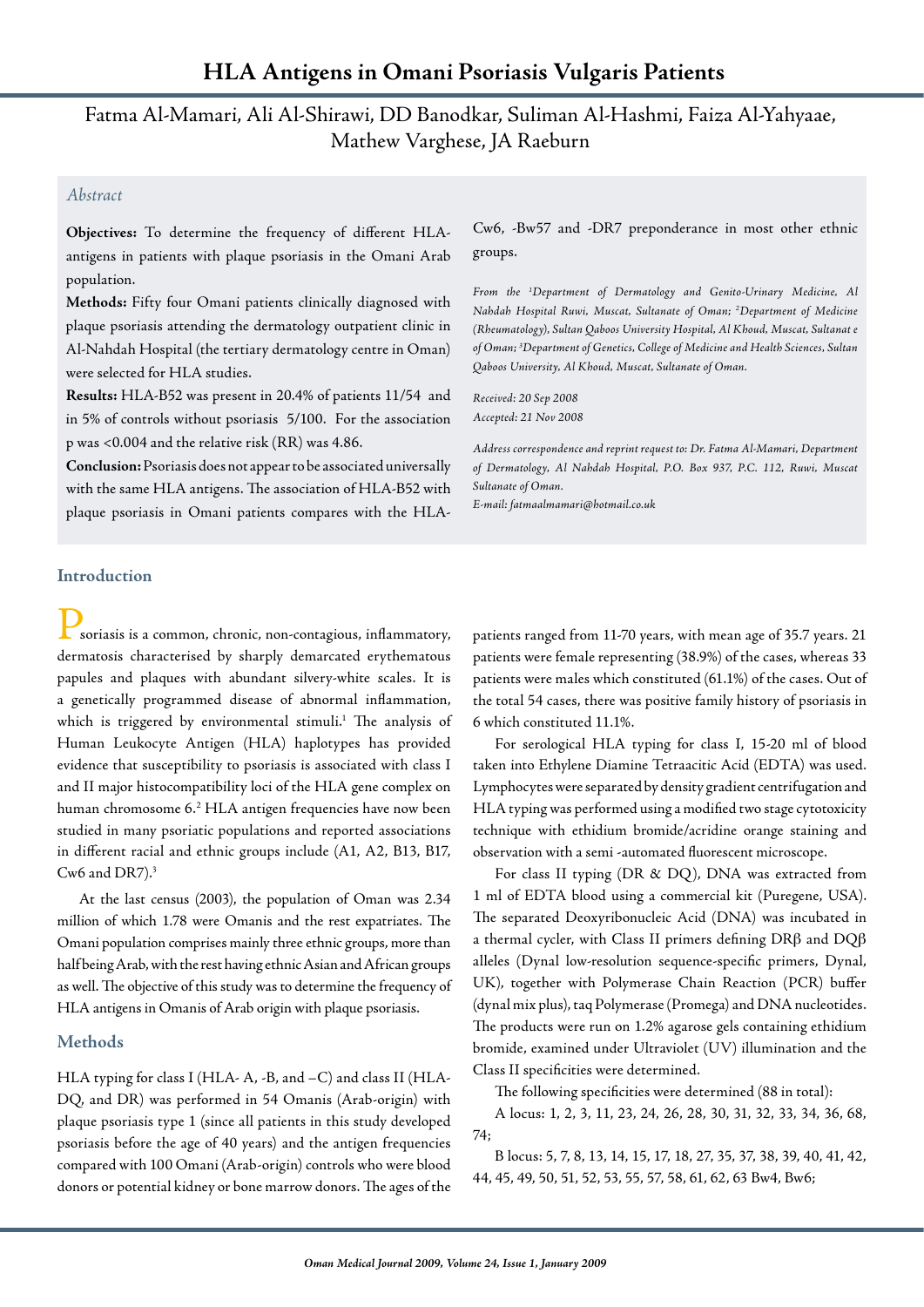C locus: w1, w2, w3, w4, w5, w6, w7, w8, w10, w12, w14, w15, w16, w17, w18;

DR locus: 1, 3, 4, 7, 8, 9, 10, 11, 12, 13, 14, 15, 16, 17, DRw51, DRw52 and

### **Results**

#### **Table 1.** Antigens Associated with Plaque Psoriasis in Omanis



**Figure 1.** HLA **(**Human Leukocyte Antigen) association in Omanis with Psoriasis



**Figure 2.** HLA-B52 in psoriatics

| DRw52 and<br>DRw53; | DQ locus: 1, 2, 3, 4, 5, 6, 7, 8, 52.<br>Statistical analysis used the Yates corrected chi-square test.<br>The strength of the association was estimated by calculation of<br>the relative risk $(RR)$ [(antigen positive patients $\times$ antigen negative                                                                                                                                                                                                                                                                                                                                                                                                                                                                                                                                                  |                                   | Frequency<br>$100\,$<br>50               | Figure 1. HLA (Human Leukocyte Antigen) association in<br>Omanis with Psoriasis |                        | $\blacksquare$ Control<br>$\blacksquare$ Psoriatio |
|---------------------|---------------------------------------------------------------------------------------------------------------------------------------------------------------------------------------------------------------------------------------------------------------------------------------------------------------------------------------------------------------------------------------------------------------------------------------------------------------------------------------------------------------------------------------------------------------------------------------------------------------------------------------------------------------------------------------------------------------------------------------------------------------------------------------------------------------|-----------------------------------|------------------------------------------|---------------------------------------------------------------------------------|------------------------|----------------------------------------------------|
| <b>Results</b>      | controls)/(antigen negative patients x antigen positive controls)].                                                                                                                                                                                                                                                                                                                                                                                                                                                                                                                                                                                                                                                                                                                                           |                                   |                                          |                                                                                 |                        |                                                    |
|                     | The HLA results are summarised in Table I and Figures 1 and 2<br>and indicate some association of plaque psoriasis with particular<br>Class I and II major histocompatibility antigens, <sup>1</sup> there being<br>statistically significant differences between patients and controls<br>for B52, A68, DR13, DRw52 and DQ2. In particular, HLA-B52<br>was expressed in 20.4% of patients (11/54) and in 5% of controls<br>(p<0.004, RR=4.86). Other antigens (Cw6, DRw51, and DR16)<br>were apparently elevated in patients compared with controls, but<br>the differences were not significant. A68 was more expressed<br>in controls (14% compared to 1.9% in patients), as was DR13<br>(expressed in 14% controls versus 3.7% patients).<br>Table 1. Antigens Associated with Plaque Psoriasis in Omanis |                                   | 20<br>15 <sup>1</sup><br>Frequency<br>10 | $5 -$<br>0<br>Psoriatic<br>Figure 2. HLA-B52 in psoriatics                      | Control                | $HLA-B52$                                          |
| <b>RR</b>           | P Value                                                                                                                                                                                                                                                                                                                                                                                                                                                                                                                                                                                                                                                                                                                                                                                                       | Frequency<br>Control group<br>(%) | Control group<br>(n)                     | Frequency<br>Psoriatic group<br>(%)                                             | Psoriatic group<br>(n) | Antigen                                            |
| 4.86                | 0.004                                                                                                                                                                                                                                                                                                                                                                                                                                                                                                                                                                                                                                                                                                                                                                                                         | 5                                 | 5                                        | 20.4                                                                            | 11                     | <b>B52</b>                                         |
| 0.12                | 0.011                                                                                                                                                                                                                                                                                                                                                                                                                                                                                                                                                                                                                                                                                                                                                                                                         | 14                                | 14                                       | 1.9                                                                             | 1                      | A68                                                |
| 0.24                | 0.037                                                                                                                                                                                                                                                                                                                                                                                                                                                                                                                                                                                                                                                                                                                                                                                                         | 14                                | 14                                       | 3.7                                                                             | 2                      | DR13                                               |
| 0.52                | 0.044                                                                                                                                                                                                                                                                                                                                                                                                                                                                                                                                                                                                                                                                                                                                                                                                         | 47                                | 47                                       | 31.5                                                                            | $17\,$                 | DQ <sub>2</sub>                                    |
| 0.49                | 0.027                                                                                                                                                                                                                                                                                                                                                                                                                                                                                                                                                                                                                                                                                                                                                                                                         | 62                                | 62                                       | 44.4                                                                            | 24                     | DRw52                                              |
| 2.02                | 0.065                                                                                                                                                                                                                                                                                                                                                                                                                                                                                                                                                                                                                                                                                                                                                                                                         | $16\,$                            | $16\,$                                   | 27.8                                                                            | 15                     | Cw6                                                |
| 0.58                | 0.226                                                                                                                                                                                                                                                                                                                                                                                                                                                                                                                                                                                                                                                                                                                                                                                                         | $15\,$                            | 15                                       | 9.3                                                                             | $\mathfrak s$          | DR7                                                |
| 1.40                | 0.470                                                                                                                                                                                                                                                                                                                                                                                                                                                                                                                                                                                                                                                                                                                                                                                                         | $\overline{4}$                    | $\overline{4}$                           | 5.6                                                                             | 3                      | <b>B57</b>                                         |
| $1.12\,$            | 0.448                                                                                                                                                                                                                                                                                                                                                                                                                                                                                                                                                                                                                                                                                                                                                                                                         | 66                                | 66                                       | 68.5                                                                            | $37\,$                 | Bw4                                                |
| 0.59                | 0.134                                                                                                                                                                                                                                                                                                                                                                                                                                                                                                                                                                                                                                                                                                                                                                                                         | 83                                | 83                                       | 74.1                                                                            | 40                     | Bw6                                                |
| 1.65                | $0.111\,$                                                                                                                                                                                                                                                                                                                                                                                                                                                                                                                                                                                                                                                                                                                                                                                                     | 59                                | 59                                       | 70.4                                                                            | 38                     | <b>DR16</b>                                        |
| 1.77                | 0.090                                                                                                                                                                                                                                                                                                                                                                                                                                                                                                                                                                                                                                                                                                                                                                                                         | 64                                | 64                                       | 75.9                                                                            | 41                     | DRw51                                              |